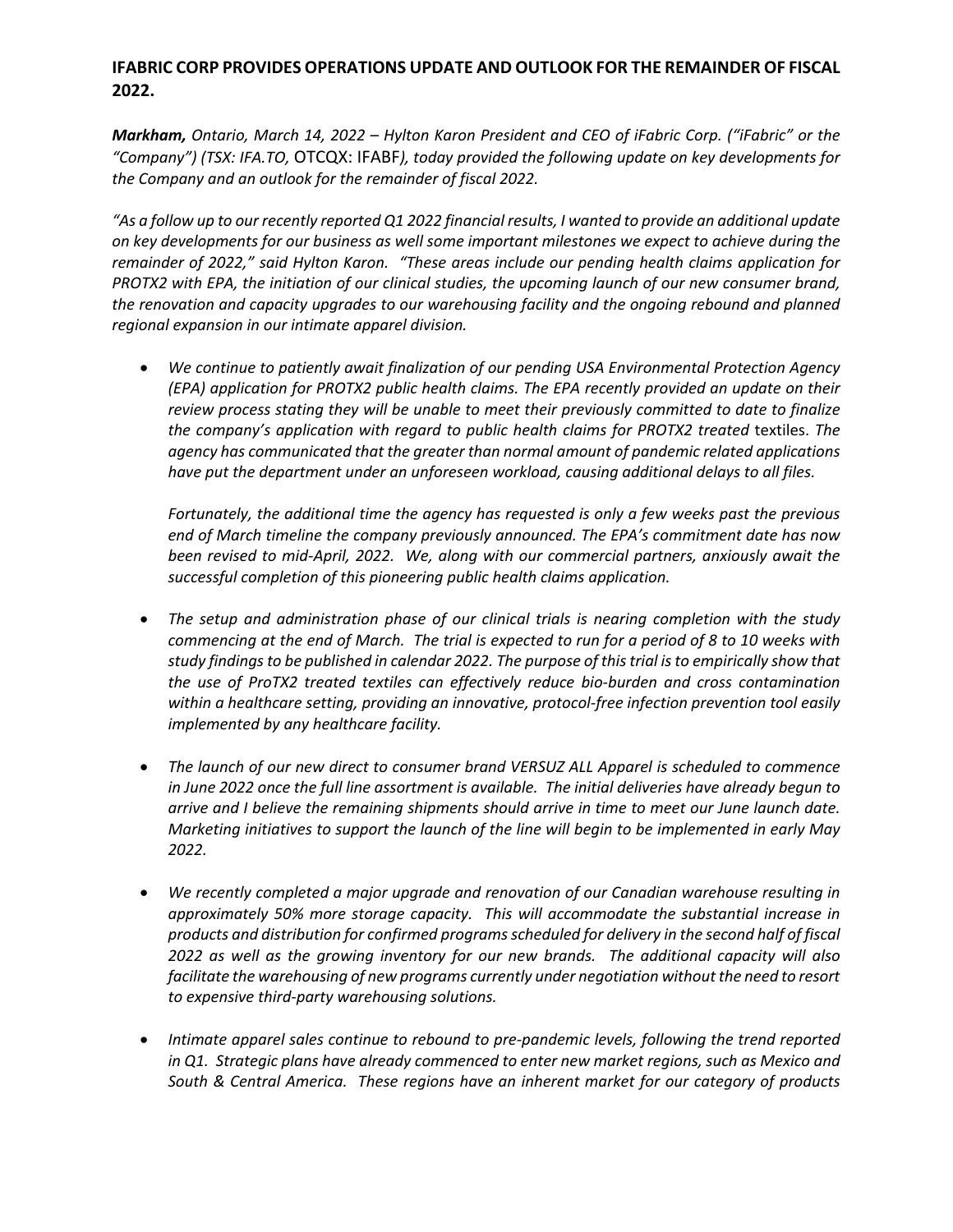*which, I believe can have a significant impact on revenues for our Intimate Apparel Division," concluded Hylton Karon.*

## *ABOUT iFABRIC CORP:*

Headquartered in Markham, Ontario, iFabric, www.ifabriccorp.com, is listed on the TSX and currently has 29.6 million shares issued and outstanding. Its two strategic divisions offer a variety of products and services through wholly-owned subsidiaries, namely, Intelligent Fabric Technologies (North America) Inc. ("IFTNA") and Coconut Grove Pads Inc. ("Coconut Grove").

IFTNA is focused on development and sale of high-performance sports apparel, medical protective apparel, consumer protective apparel, and proprietary treatments that provide "intelligent" properties to fabrics, foams, plastics, and numerous other surfaces, thereby improving the safety and well-being of the user. Such intelligent properties include antiviral and antibacterial characteristics, water-repellence and UV protection, among others.

Coconut Grove, operating as Coconut Grove Intimates, is a designer, manufacturer, distributor, licensor and licensee of ladies' intimate apparel products and accessories.

## *FORWARD LOOKING STATEMENTS*

*Forward-looking statements provide an opinion as to the effect of certain events and trends on the business. Certain statements contained in this news release constitute forward looking statements. The use of any words such as "anticipate", "continue", "estimate", "expect", "may", "will", "project", "should", "believe" and similar expressions are intended to identify forward-looking statements. These forward-looking statements are based on current expectations and various estimates, factors and assumptions and involve known and unknown risks, uncertainties and other factors. Forward-looking information includes, but is not limited to, statements with respect to the development potential of the company's products and its current or future sales or earnings results.*

*Forward-looking statements are based on the opinions and estimates of management as of the date such statements are made. Readers are cautioned not to place undue reliance on these statements as the Company's actual results, performance, or achievements may differ materially from any future results, performance or achievements expressed or implied by such forward-looking statements if known or unknown risks, uncertainties or other factors affect the Company's business, or if the Company's estimates or assumptions prove inaccurate. Therefore, the Company cannot provide any assurance that forward-looking statements will materialize. The Company assumes no obligation to update or revise any forward-looking statements, whether as a result of new information, future events or any other reason except as required by applicable securities laws.*

*Any financial outlook or future oriented financial information in this news release, as defined by applicable securities legislation, has been approved by management of iFabric. Such financial outlook or future oriented financial information is provided for the purpose of providing information about management's reasonable expectations as to the anticipated results of its proposed business activities. Readers are cautioned that reliance on such information may not be appropriate for other purposes. The forward-looking statements contained in this press release are made as of the date hereof and the Company undertakes no obligation to update publicly or revise any forward-looking statements or information, whether as a result of new information, future events or otherwise, unless so required by applicable securities laws.*

FOR FURTHER INFORMATION, please contact: Hilton Price, CFO Tel: 647.465.6161 Email: hilton.price@rogers.com